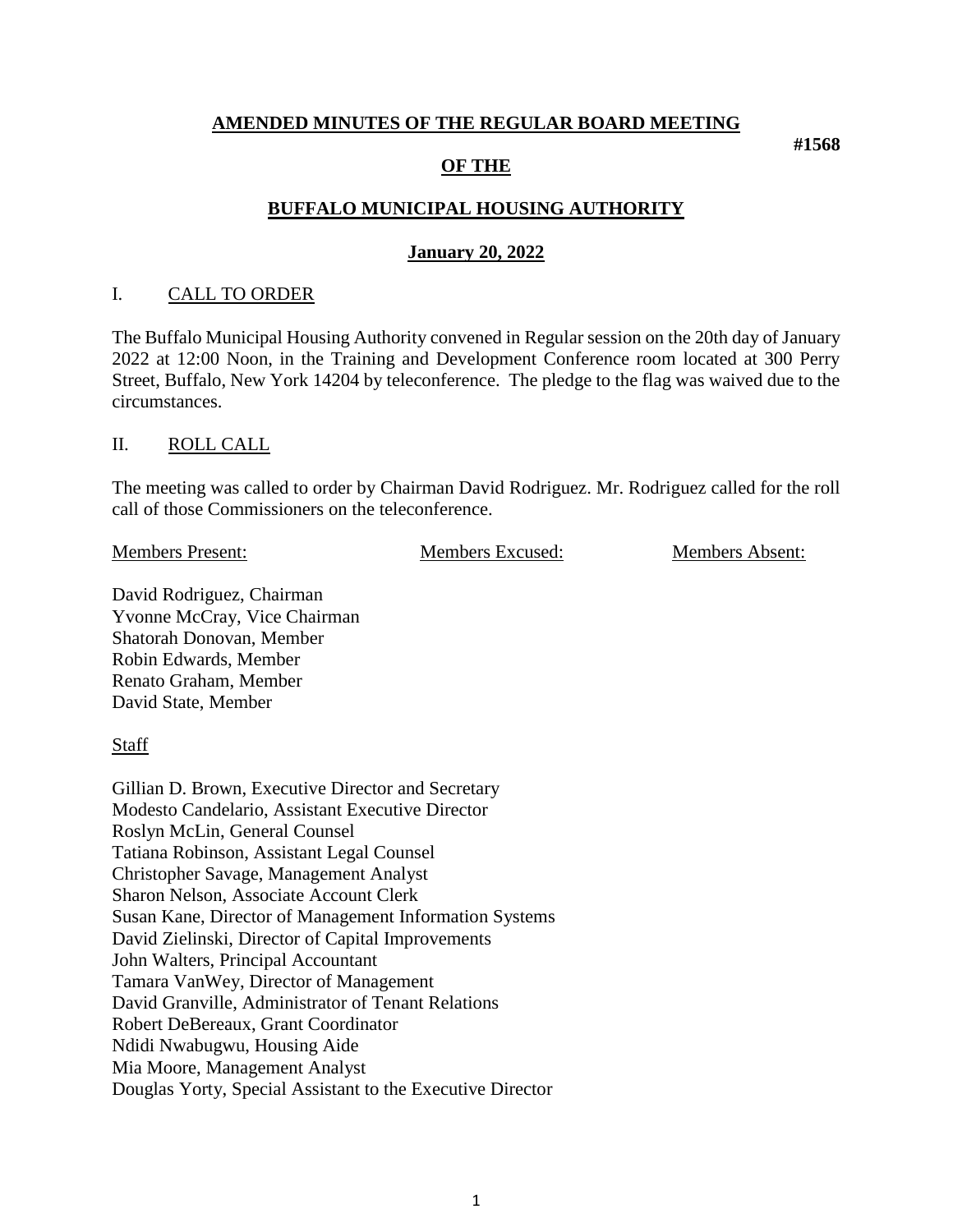## **Others**

Nadine Marrero, Bridges Development Raine Schreiner, CVR Associates Connie Stroh, CVR Associates Malcolm Ertha, Comptroller's Office Laurie Finn, M&T Bank Lynsey Barns, Congressman Higgins Office Quinn Bushen, Congressman Higgins Office Carol Burns

There were also other individuals who sign into the meeting on the Zoom link provided on the BMHA website who were able to listen but not speak.

# III. APPROVAL OF THE AGENDA

Ms. McCray made a motion to accept the Agenda for today's meeting; Ms. Donovan seconded. The motion was carried unanimously.

## IV. APPROVAL OF THE MINUTES

Ms. Edwards made a motion to approve the Minutes from the Regular Board Meetings of December 16, 2021; Mr. State seconded. The motion to approve was passed. The Minutes were thereupon duly adopted.

Mr. Brown reviewed the HUD Inspector General's Audit of the Commodore Perry Development. After his review, the floor was opened to the Commissioners for any questions regarding the Audit.

### V. RESOLUTIONS

## 2022.01.20.**1** *To Approve the Annual Licensing Fees for the Yardi Systems Voyager 7s and Rent Café Bundle*

Submitted by Susan Lynch-Kane, Director of Management Information Systems to Authority Commissioners. Ms. McCray made a motion to approve this item; Ms. Donovan seconded. After discussion, the motion to approve this item was carried unanimously. Ms. Edwards stated she would like it noted that residents would be able to make online payments or through an app to pay their rent and per the presentation this would be available by the end of the BMHA fiscal year June 30, 2022

### VI. INFORMATIONAL ITEMS *(Receive and File)*

Submitted by various departments to Authority Commissioners, was a. Occupancy Report b. Public Safety Report; c. Buffalo Police Department CPO Report; d. Work Order Analysis & Work Order Completions and e. Status of Litigation Cases;